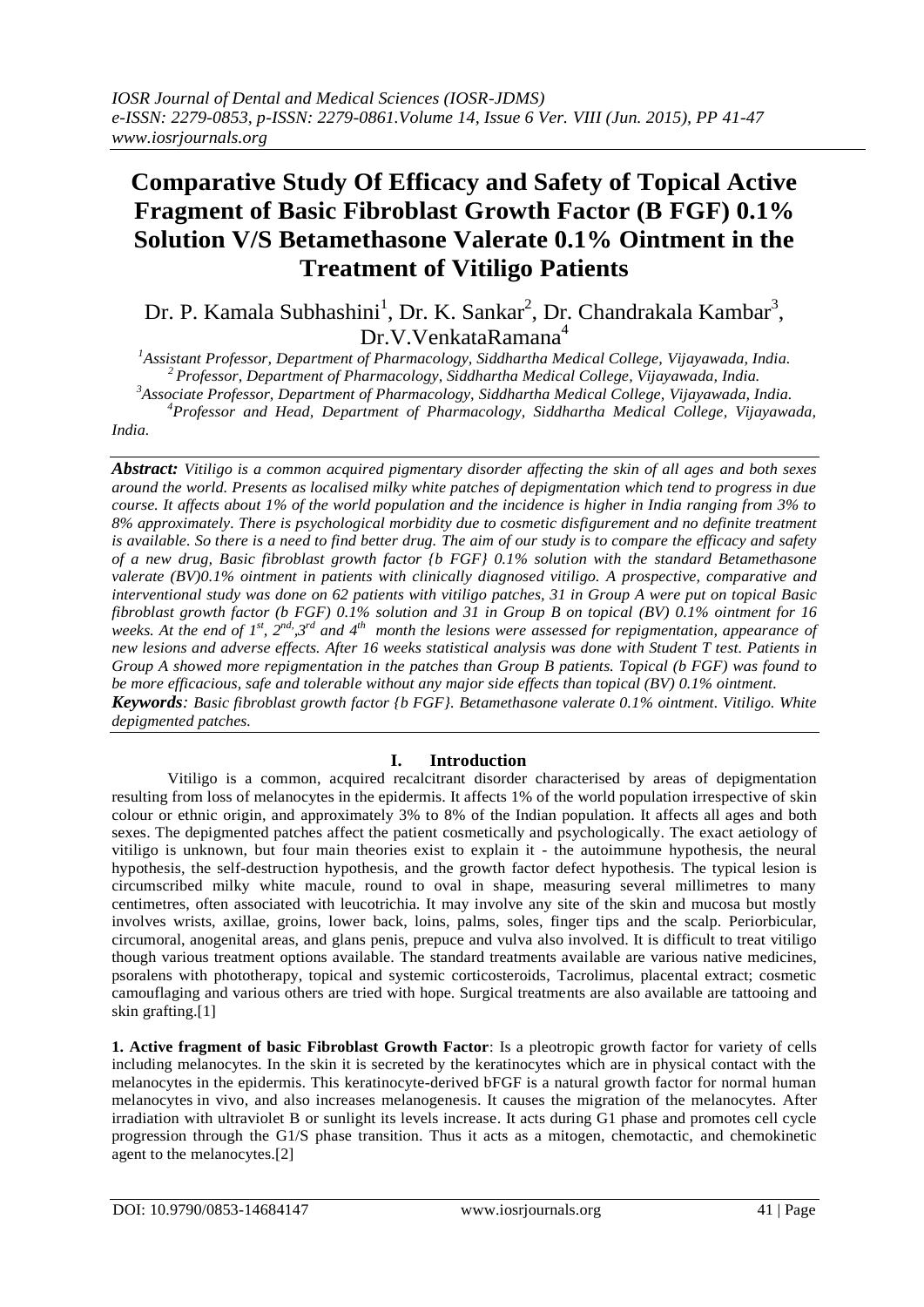It has been found that melanocytes in lesions from vitiligo patients showed 'defective growth and passage capacities.' bFGF is inhibited by neutralizing antibodies to it and also by a synthetic peptide that blocks the binding of bFGF to its receptor. bFGF levels were found to be lower in the skin involved than in the noninvolved skin of vitiligo patients. Previous studies demonstrated that the basic fibroblast growth factor (bFGF) elaborated by keratinocytes in vitro sustains melanocyte growth and survival. Thus, melanocytes which proliferate at the margins of the vitiligo patch may migrate and populate the patch. It acts as a stimulator of melanin biosynthesis by the melanocytes which proliferate in response to bFGF.

 Thus causes repigmentation of the lesion and the progression of repigmentation is also faster. Exposure to sunlight or UV-B rays increases bFGF levels and also the repigmentation in the lesion. bFGF was tried topically over the lesion with achievement of visible repigmentation with almost nil side-effects.[3]

**2. Betamethasone valerate**: It is a potent topical corticosteroid having anti-inflammatory, antipruritic and vasoconstrictive actions. It causes repigmentation at a slower pace which can be hastened with exposure to sunlight. Many side-effects are seen when used in high doses for a long period, under occlusive dressing. With topical use dryness, itching, burning, local irritation, telangiectasia, striae, atrophy of skin, hypertrichosis, change in pigmentation, secondary infection, acne form eruptions and allergic dermatitis may occur. Topical use can give rise to systemic side- effects like diabetes, osteoporosis, muscle wasting, Cushing's syndrome, growth suppression in children and HPA axis suppression.[1,2]

 Keeping the above view in mind, a prospective and comparative study was carried out in clinically diagnosed vitiligo patients to compare the efficacy, safety, compliance and cost effectiveness of Active fragment of basic Fibroblast Growth Factor v/s Betamethasone valerate**.**

# **II. Aim And Objectives**

**1. Aim:** To compare the efficacy and safety of topical active fragment of basic Fibroblast Growth Factor (bFGF) 0.1% solution v/s Betamethasone valerate 0.1% ointment in the treatment of vitiligo.

## **2. Objectives:**

2.1. To compare the area of regimentation between the two groups.

- 2.2. To study the adverse effects of the drug in both the groups.
- 2.3. To compare the compliance of the patients in both the groups.
- 2.4. To compare the cost effectiveness in both the groups.
- 2.5. To compare appearance of new lesions in both the group.

## **III. Materials And Methods**

This is a prospective, comparative and interventional study. Patients clinically diagnosed as vitiligo, who attended the Dermatology outpatient department at Government general hospital, Vijayawada, Andhra Pradesh, India.The study was approved by the institutional ethics committee and an informed consent in the local language was taken from every patient. A total number of 65 patients were selected and randomly assigned in two groups.

**Group A:** 31 patients were included and given active fragment of basic Fibroblast Growth Factor (bFGF) 0.1% solution for topical use.

**Group B:** 31 patients were given Betamethasone valerate. 0.1% ointment for topical use.

Inclusion criteria: Case of vitiligo involving the face, trunk, limbs with or without mucosal involvement, in the age of 12 to 60 years and both sexes were included. Patients who have not receive any treatment in the last 3 months. Exclusion criteria: Evidence of spontaneous regimentation in any of the lesions, lip/tip vitiligo, Pregnancy/ lactation, and associated co-morbidities like serious cardiovascular/cerebral/renal/hepatic diseases.

**1. Method of study**: Group A patients were given active fragment of basic Fibroblast Growth Factor 0.1% solution for topical application. Originally (bFGF) is extracted and purified from human placental extracts. It is a solid white lyophilised powder stored at -20 centigrade. The vehicle used to dissolve is made up of 3 different non-polar solvents which have the property of transporting the decapeptide into the epidermis and binding to heparin sulphate on the extracellular matrix and is retained in the epidermis. In the vehicle it is stable at 25 degrees Celsius. As the vehicle is volatile at that temperature, it is kept in the tray under the freezer at 0-4 degrees Celsius but should not be frozen. 20 micro litters with a micropipette over the spot size of  $2+2$  cm<sup>2</sup> in the evening between 6-7 pm, followed in the morning with exposure to sunlight for 5-10 minutes between 11 am to 3 pm daily.[3] The product bFGF (Melgain) is provided by Issar Pharmaceuticals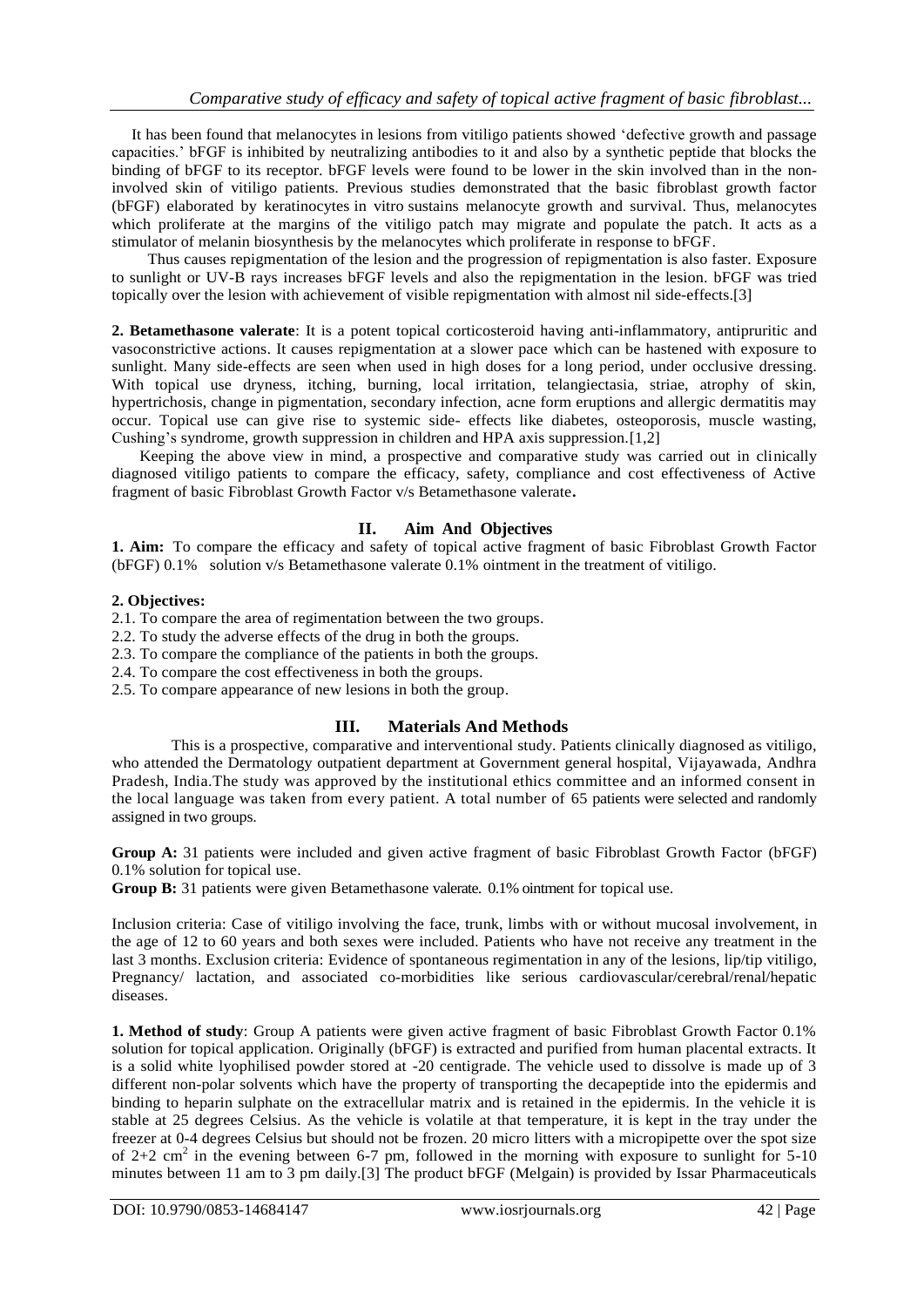Pvt, Ltd. for all the patients in groupA throughout the study period. Group B patients were given Betamethasone valerate 0.1% ointment for topical use in the nights and exposure to sunlight for 10-15 minutes between 11 am and 3 pm daily. Product is Betnovate ointment of Glaxo Company, India. Initially when the patient was enrolled routine investigations were done.

Measurement of the lesion (cm) with an initial photograph was taken. Later each patient in the two groups were evaluated at the end of  $1<sup>st</sup>$ ,  $2<sup>nd</sup>$ ,  $3<sup>rd</sup>$  and  $4<sup>th</sup>$  month for

- 1.1 Routine investigations.
- 1.2. Percentage of repigmentation in the patch.
- 1.3. To watch for adverse effects: itching, erythema, and blistering of the area.
- 1.4. Planimetry(cm)
- 1.5. Photographs.

The patients were asked to report any unusual or unpleasant symptoms during the study period. This report included a detailed description of the signs and symptoms of the event, time of onset and duration, whether treatment was discontinued, corrective measures taken, outcome, and other possible causes. Compliance with study medication was determined by regular turning up for the follow ups and drugs vials and ointment tubes.

**2. Statistical Analysis**: Data obtained was tabulated, statistical analysis was done in Microsoft excel sheet and results were noted in Mean, Standard deviation, Student's t-test and P value was derived.

## **IV. Results**

The study was conducted on 62 cases of stable vitiligo vulgaris. The study started in the month of January 2008 and completed in July 2008. Each patient in both the groups completed a follow up 16 weeks. 3 patients were dropouts in the initial period of the study. All the 62 patients enrolled, were regular for follow up study. each patient in the two groups were evaluated at the end of  $1<sup>st</sup>$ ,  $2<sup>nd</sup>$ ,  $3<sup>rd</sup>$  and  $4<sup>th</sup>$  month for routine investigations, the patch was measured in centimetres and percentage of repigmentation in the patch was calculated. Serial photographs of the patch under study were taken. The lesion was observed for any erythema, blistering or tanning of the surrounding skin. Patient was questioned for any complaint of itching or other complaints. Data obtained was tabulated, statistical analysis was done in Microsoft excel sheet and results were noted in Mean, Standard deviation, Student's t-test and P value was derived.

#### **Table No 1: Demographic Data**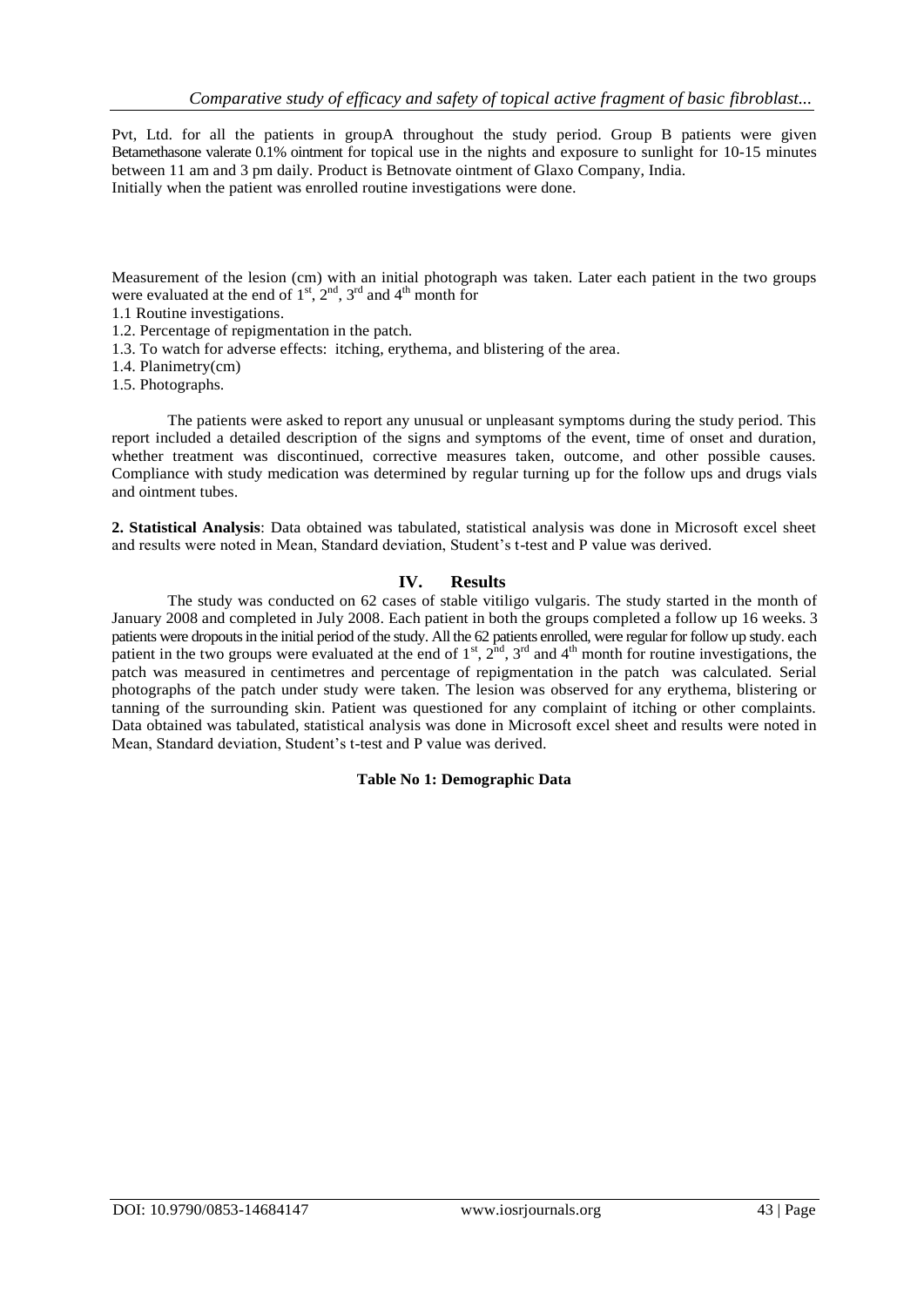*Comparative study of efficacy and safety of topical active fragment of basic fibroblast...*

| S.no | <b>Variables</b>              | bFGF $n$ $(\%)$ | BV $n$ (%) |
|------|-------------------------------|-----------------|------------|
| 1.   | Sex of the patient            |                 |            |
|      | Female                        | 12(39%)         | 17(55%)    |
|      | Male                          | 19(61%)         | 14 (45%)   |
| 2.   | Age of the patient(yrs)       |                 |            |
|      | $12 - 21$                     | 18 (58%)        | 16 (52%)   |
|      | $22 - 31$                     | 3(10%)          | 5(16%)     |
|      | $32 - 41$                     | 3(10%)          | 4(12%)     |
|      | $41 - 52$                     | 4(12%)          | $3(10\%)$  |
|      | >52                           | $3(10\%)$       | $3(10\%)$  |
| 3.   | Duration of the disease       |                 |            |
|      | $\leq$ 1 year                 | 38 (61%)        | 38 (61%)   |
|      | $>1$ year                     | 24 (39%)        | 24 (39%)   |
| 4.   | Family history of the disease |                 |            |
|      | Present                       | 9(29%)          | $10(30\%)$ |
|      | Absent                        | 22 (71%)        | 21 (70%)   |
| 5.   | Type of the lesion            |                 |            |
|      | Focal                         | 12(39%)         | 13(42%)    |
|      | Segmental                     | 9(29%)          | 5(16%)     |
|      | Vulgaris                      | 10(32%)         | 13 (42%)   |
| 6.   | Site of the lesion            |                 |            |
|      | Head/neck                     | 14 (45%)        | 12 (39%)   |
|      | Body                          | 4(13%)          | 3 $(10\%)$ |
|      | Extremities                   | 13(42%)         | 16 (51%)   |
| 7.   | No.of lesion                  |                 |            |
|      | $2 \text{ or } 2$             | 22(77%)         | 23(74%)    |
|      | >2                            | 9(29%)          | 8(26%)     |

Maximum number of patients i.e; 55% ( $n=34$ ) of the entire study population were 12-21 yrs. In bFGF group, 61% (n =19) male patients, 39% (n=12) female patients were enrolled in the study. In Betamethasone group 55% (n=17) male patients, 45% (n=14) female patients were enrolled in the study. Over all, in both the groups 58% ( $n=36$ ) male patients, 45% ( $n=26$ ) female patients were enrolled in the study.

By duration of the disease in both the groups,  $61\%$  (n=38) of the patients were enrolled with less than one year of duration of the disease,  $39\%$  ( $n=24$ ), were enrolled with more than one year of duration of the disease. In bFGF group, 29%( n =9) patients had family history of the disease. In Betamethasone group, 32% (n=10) patients had family history of the disease. Overall, 30% (n=19) patients had family history of the disease and 70% (n=43) patients had no family history of the disease in the entire study population.

By the type of lesion,  $40\%$  (n=25) of the patients with focal lesions, 23% (n=14) of the patients with segmental lesions, 37% (n=23) of the patients with vitiligo vulgaris lesions were enrolled into the study.

In the entire study population, 42% (n=26) lesions were distributed over head and neck,  $11^{\circ}/0$  (n=7) lesions were distributed over body, and 47% (n=29) lesions were distributed over extremities like hands and feet. 72% (n=45) of the study population had 2 or  $\lt$  2 lesions, and 27% (n=17) had  $>$  2 lesions.

| Table No.2 Fercentage of response in both the groups |      |                      |  |  |  |
|------------------------------------------------------|------|----------------------|--|--|--|
| % of repigmentation                                  | bFGF | <b>Betamethasone</b> |  |  |  |
| $>75\%$ or complete                                  | 14   |                      |  |  |  |
| $50 - 75\%$                                          |      |                      |  |  |  |
| $< 50\%$                                             |      |                      |  |  |  |
| No response                                          |      |                      |  |  |  |

|  |  | Table No.2 Percentage of response in both the groups |
|--|--|------------------------------------------------------|
|  |  |                                                      |

It was observed that 45% (n=14) of the patients who were treated with bFGF, showed more than 75% repigmentation, 35% (n=11) of the patients showed 50 - 75% repigmentation, and 20% (n=6) developed less than 50% repigmentation. Whereas in patients who were treated with Betamethasone, 7% (n=2) showed 50-75% of repigmentation, 13% (n=4) showed less than 50% repigmentation, and 80% (n=25) showed no response at all..

The results are statistically significant" value at df 60, "p"<0.05 after student t test (unpaired, two tailed). Student t test = 1.99. At df = 60, "p"  $< 0.05$ , hence the difference of response between the two treatment groups is statistically significant.

13% (n=4) patients experienced local adverse reactions like mild itching, who were treated with bFGF, whereas no patient complained about any adverse reactions in the betamethasone group. In bFGF group 51% (n=16) showed tanning of normal skin, whereas no such change was seen in patients treated with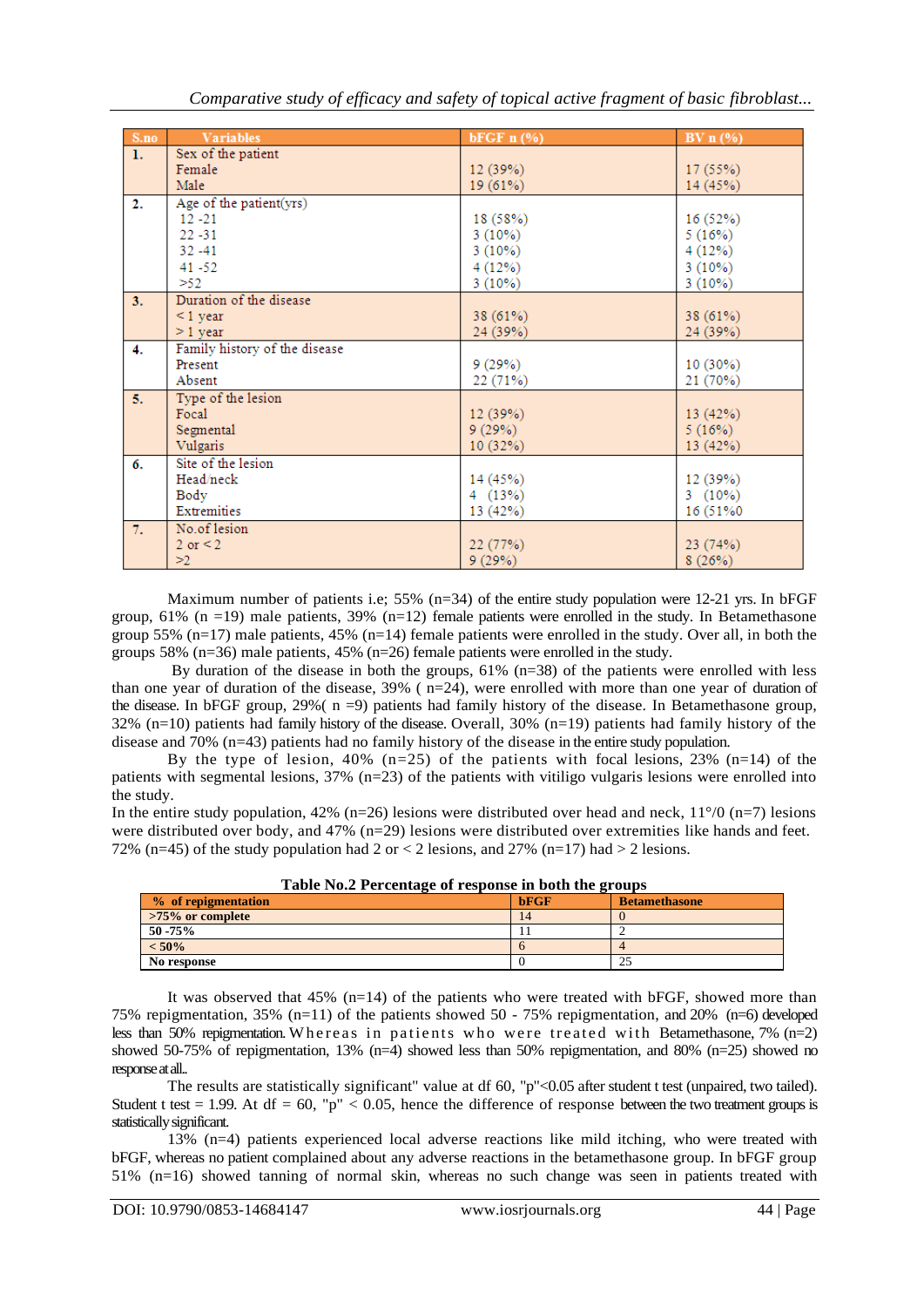Betamethasone. In both the groups, no systemic adverse effects were reported or observed. All the laboratory investigations were found to be normal before, during and after the study period.. At the time of final evaluation no new depigmented areas developed in the entire study population. The compliance in the both groups was good as the administration of both drugs was easy and simple.



**fig no. 1:** graph depicting the course of response to treatment in both groups

**Cost effectiveness:** Cost of 1 roll-on vial of bFGF (Melgain) is Rs. 350. Patients needed 1-2 vials per month. The total cost for 4 month follow up was Rs.1500- 3000. Betamethasone valerate ointment (Betnovate), was Rs. 20 per tube. Patients need 1-2 tubes per month. The total cost for 4 months was Rs. 80-160.





**Fig no.2:** Before bFGF treatment **Fig no .3:** After bFGF treatment

# **V. Discussion And Conclusion**

Vitiligo is a common acquired depigmentary disorder afflicting people of all ages around the world. There is great concern as the incidence is higher in India ranging from 3% to 8% approximately. Vitiligo is a common skin disorder known from age old periods with many treatment options. The main concern to the patient is cosmetic disfigurement and to the doctor it is the frustration due to high percentage of treatment failure. Patients do not respond to the same treatment in the same expected way. Many modalities of treatments are available, all of them being cumbersome, tedious, expensive and are associated with various adverse effects. Thus treatments fail after long periods of hopeful trying, thus adding to the psychological burden of the patient. Therefore in the quest for simple, safe, efficacious, and cost effective option, basic Fibroblast Growth Factor was studied. This new investigative drug had promising results with minimal adverse effects. A prospective, comparative and interventional study was done with standard drug Betamethasone valerate, in the treatment of vitiligo.

In healthy skin, there is a molecular microenvironment that favours the survival of melanocytes and regulates their function. Keratinocytes synthesize and secrete several cytokines that have stimulatory and inhibitory effects on melanocytes. There is growing evidence that cytokines are important in the depigmentation process of vitiligo. Granulocyte macrophage colony-stimulating factor (GM-CSF), endothelins, b-FGF are the mitogens for melanocytes whereas TNF $\alpha$ , IL1 $\alpha$ , IL-6, TGF $\beta$  are the potent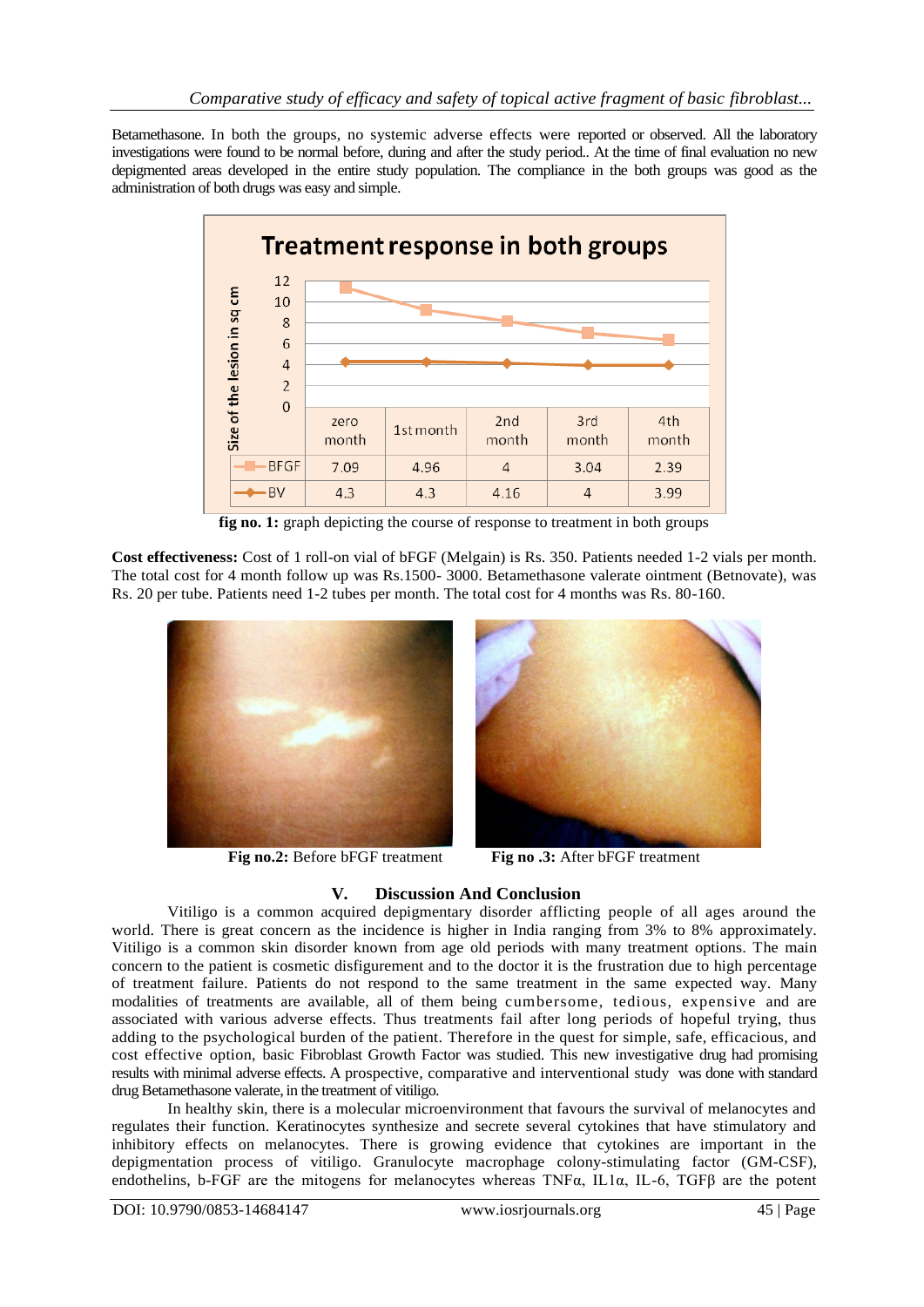inhibitors of melanocyte growth. Studies showed that in the hypo pigmented disorder e.g.: vitiligo, there were changes in their cutaneous microenvironment with increased TNF- $\alpha$  and decreased bFGF mRNA expression. This cytokine microenvironment change may be implicated in the pigment loss and hence these cytokines may have future therapeutic implications.[4,5] Studies also showed lower levels of bFGF in both the involved and the noninvolved skin of vitiligo patients in comparison with the controls.This might highlight the role of bFGF in the pathogenesis of vitiligo[6]. Melanocyte migration is an important event in re-pigmentation of vitiligo. In previous studies it was demonstrated that narrow-band ultraviolet B (UVB) irradiation stimulated cultured keratinocytes to release a significant amount of basic fibroblast growth factor (bFGF). Furthermore, narrow-band UVB enhanced migration of melanocytes. Another study showed significantly enhanced by narrow-band UVB-irradiated keratinocyte supernatants. In these supernatants, a significant increase in basic fibroblast growth factor (bFGF) was found.[7] These results provide a theoretical basis for the effectiveness of narrow-band UVB irradiation in treating vitiligo by increasing bFG[8,9]. It has been suggested that, in vivo, besides direct stimulation, ultraviolet B light stimulates melanocytes indirectly through neighbouring irradiated keratinocytes by an increased bFGF production. Melanocytes could be exposed to bFGF through direct contact with keratinocytes and through the extracellular matrix deposited by neighbouring keratinocytes.

In view of the above clinical studies were conducted to establish the efficacy and safety of bFGF in vitiligo patients. Ramaiah et al in his study with combined bFGF and NB-UVB observed faster results than NB-UVB alone and the side effects of NB-UVB were reduced. In another study he compared with oral mini pulse of betamethasone.[10] A.S.Kumar et al in his comparative study proved better and faster results with bFGF than with steroids, in vitiligo patients. The Issar Pharmaceuticals Pvt, Ltd. conducted many clinical trials and animal model studies with bFGF, to establish its safety and efficacy before marketing the product as Melgain. In view of the above facts, a prospective, comparative and interventional study with bFGF and standard drug Betamethasone valerate was done in the patients of vitiligo. Efficacy and safety profiles of both were compared. Time factor and cost effectiveness were also considered.

At the end of 4 months of study period almost all the patients showed varying degrees of repigmentation in both the groups. The time taken for 75% of repigmentation was less with group  $A$ patients when compared with groupB patients. Total repigmentation with betamethasone took comparatively longer period which may lead to a risk of various local and systemic side effects. Side effects, both local and systemic were negligible in both groups.

The percentage of repigmentation is comparatively more and the time needed for achieving this is also lesser. Mild local side-effects and absence of long term systemic effects gives bFGF an advantage. Patient compliance is also good as it was single application with simple applicator.

The pharmacoeconomic analysis shows that the total cost of bFGF required for complete repigmentation was high. On the other hand Betamethasone is cheaper but longer period of treatment was required for complete repigmentation. Thus finally bFGF is cost effective as its results were reached in shorter time.

From the foregoing, it is obvious that bFGF has a place in therapy of management of vitiligo in following ways:

- 1. Patient with small patches of vitiligo, especially those on cosmetically important areas can to be treated with bFGF with definitive results.
- 2. In paediatric age group, where high risk alternatives such as PUV-A / PUVASOL with UVA, and steroids should be avoided, and then bFGF can be tried.
- 3. As an adjuvant therapy with steroids and PUVA with UVB to avoid long term potential effects of both.
- 4. bFGF offers a safe, effective and economical option for the future management of vitiligo patients. It is a preliminary study and requires further confirmation by multi-centric clinical evaluation.

#### **Acknowledgements**

We are very thankful to Dr.G.Venkateswara Rao, former Professor and head, department of Dermatology, and Dr. A. Srinivasa Rao for their cooperation and encouragement. We are also very thankful to Issar Pharmaceuticals Pvt, Ltd. for providing bFGF (Melgain) to all the patients in the present study in time and free of cost.

## **References**

- [1]. Valia RG, Valia AR: Pigmentary disorders, Vitiligo. IADVL The Text book and atlas of Dermatology, 2001; 2nd Ed.Vol I; pg, 518-533.
- [2]. Tony Burns.Wilkinson. Eglings. Rooks Text book of Dermatology. (7 th Ed); 825-840.
- [3]. Issar pharmaceuticals,Basic active fragment of Fibroblast Growth Factor, Product monograph, 2005.
- [4]. Yu H, Chang K, Yu C, Li H, Wu M, Wu C, et al. Alterations in IL-6, IL-8, GM-CSF, TNF-α, and IFN-γ release by peripheral mononuclear cells in patients with active vitiligo. J Invest Dermatol. 1997;108: 527–529 [Cited Here...](http://journals.lww.com/jewds/Fulltext/2012/01000/Basic_fibroblast_growth_factor___vitiligo.4.aspx#P37) | [View Full](http://content.wkhealth.com/linkback/etoc/pt/fulltext.00004897-199704000-00023.htm)  [Text](http://content.wkhealth.com/linkback/etoc/pt/fulltext.00004897-199704000-00023.htm) | [PubMed](http://www.ncbi.nlm.nih.gov/pubmed/9077486) | [CrossRef](http://dx.doi.org/10.1111%2F1523-1747.ep12289743)